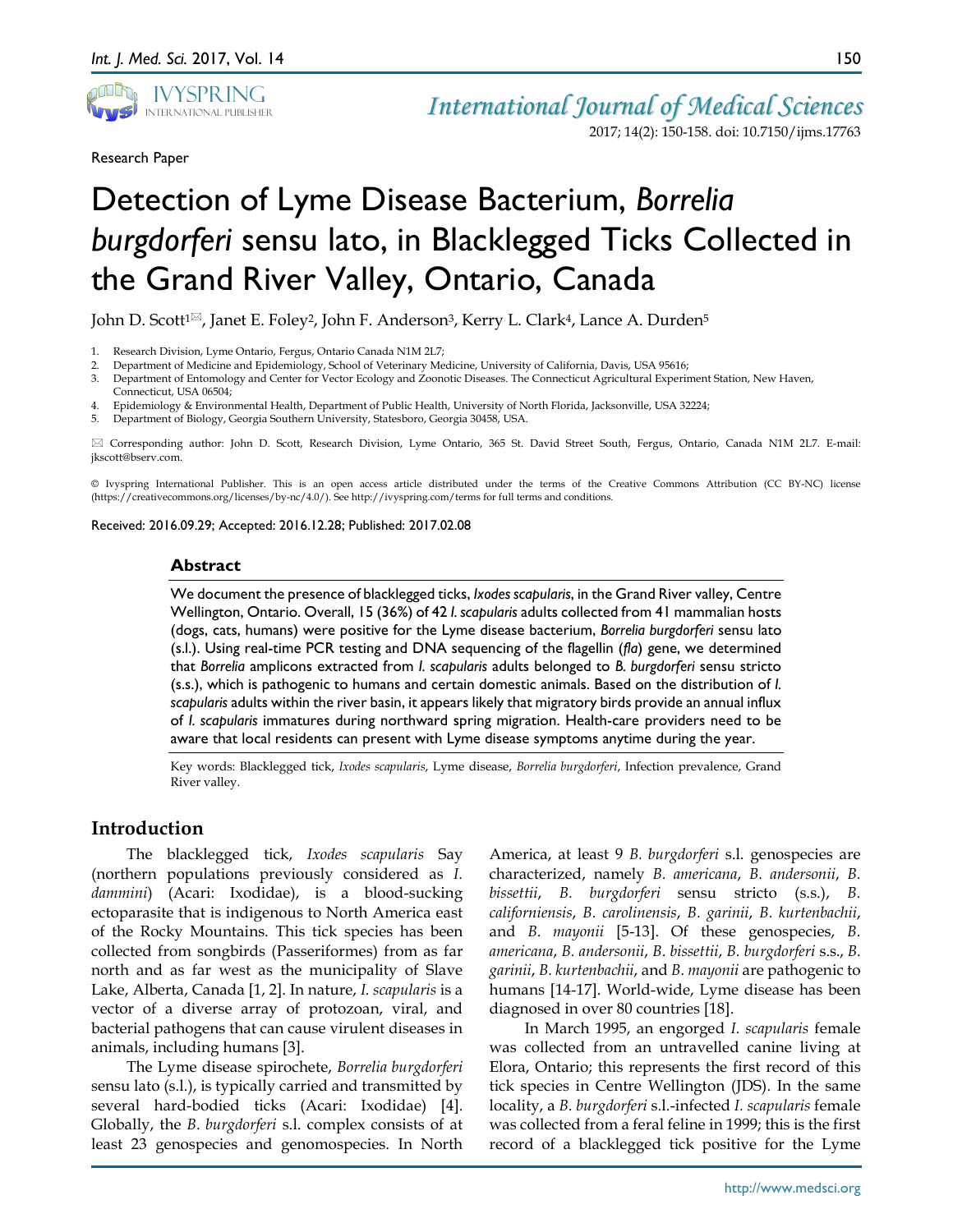disease bacterium in this vicinity [19]. Human Lyme disease cases have been reported in Centre Wellington dating back to 1989. During a 16-year period (2001-2016), an accumulated total of 27 people have contracted Lyme disease in Centre Wellington.

Biogeographically, *B. burgdorferi*-positive *I. scapularis* larvae and nymphs have been collected from migratory songbirds during northward spring migration at Ruthven Park, which is situated on the Grand River south of Centre Wellington [20-22]. These larval and nymphal *I. scapularis* likely originate from the southern fringe of Canada or from the central and eastern United States where 27-47% of the *I. scapularis* adults are positive for *B. burgdorferi* s.l. [23, 24]. Of note, Scott et al. [1] reported an *Ixodes baergi* tick on a American Cliff Swallow, *Petrochelidon pyrrhonota*, collected at Elora, Ontario.

During northward spring migration, passerine migrants import *I. scapularis* larvae and nymphs into Canada from as far south as Florida and northeastern Mexico [25]. In addition, Neotropical and southern temperate passerine migrants can transport several species of *Ixodes* species (i.e., *I. affinis*, *I. brunneus*, *I. dentatus*, *I. minor*) and *Amblyomma* species (i.e., *A. americanum*, *A. dissimile*, *A. longirostre*, *A. maculatum*, *A. rotundatum*) from southern latitudes, and disperse them across Canada [1, 2, 18-22, 26]. All of these tick species can harbour tick-associated pathogens that cause diseases in humans and domestic animals [3, 27]. In particular, blacklegged ticks can harbour and transmit a wide array of tick-associated pathogens. These zoonotic pathogens include: *Babesia* spp. (e.g.,

*B. duncani*, *B. microti*), *Bartonella* spp. (e.g., *B. henselae*), *Ehrlichia* spp. (e.g., *E. ewingii*), *Mycoplasma* spp. (e.g., *M. fermentans*) [28], *Anaplasma* spp. (e.g., *A. phagocytophilum*), *Borrelia miyamotoi* (relapsing fever group spirochete), *Ehrlichia muris*-like agent, and Deer Tick Virus (Powassan virus group) [29]. Of epidemiological importance, *I. scapularis* can pass the human pathogen, *B. miyamotoi* via transovarial transmission to eggs and, subsequently, to larvae [30, 31].

When ground-foraging songbirds make landfall at an established population of *I. scapularis*, they can become parasitized by *I. scapularis* larvae and nymphs. Since there can be

upwards of 1,000 *I. scapularis* larvae questing at an oviposition site, a ground-frequenting songbird can become heavily infested with larvae. Because *I. scapularis* immatures acquire blood meals at different rates, fully engorged ticks can drop off at various stopover locations along the migratory flight path. Stopovers are often located in forested areas, such as ecotones (woods' edge). These wooded corridors commonly follow rivers. Heavily infested songbirds can drop numerous *I. scapularis* larvae and nymphs in tick-conducive habitats, and start new Lyme disease foci [32, 33].

The purpose of this study was to determine the infection prevalence of *B. burgdorferi* s.l. in *I. scapularis* ticks collected from cats, *Felis catus*; dogs; *Canis lupus familiaris*; and humans, *Homo sapiens*, residing within the Grand River valley, which runs through Centre Wellington, and to ascertain if these ticks are a public health risk.

### **Materials and Methods**

A 3.5-year, tick-host study (2013-2016) was conducted in the Grand River valley between Inverhaugh, Ontario (43º 38′ 20″ N, 80º 26′ 21″ W) and Belwood, Ontario (43º 47′ 31″ N, 80º 19′ 22″ W). The river basin transects Centre Wellington, and encompasses urban municipalities and agricultural farmland (Figure 1). The predominant coniferous species are Eastern white cedar, *Thuja occidentalis*, and Norway spruce, *Picea abies*. The most prevalent deciduous tree species, which are native to the area, consist of: sugar maple, *Acer saccharum*; Manitoba



**Figure 1.** Map of Centre Wellington study area where *Ixodes scapularis* ticks were collected.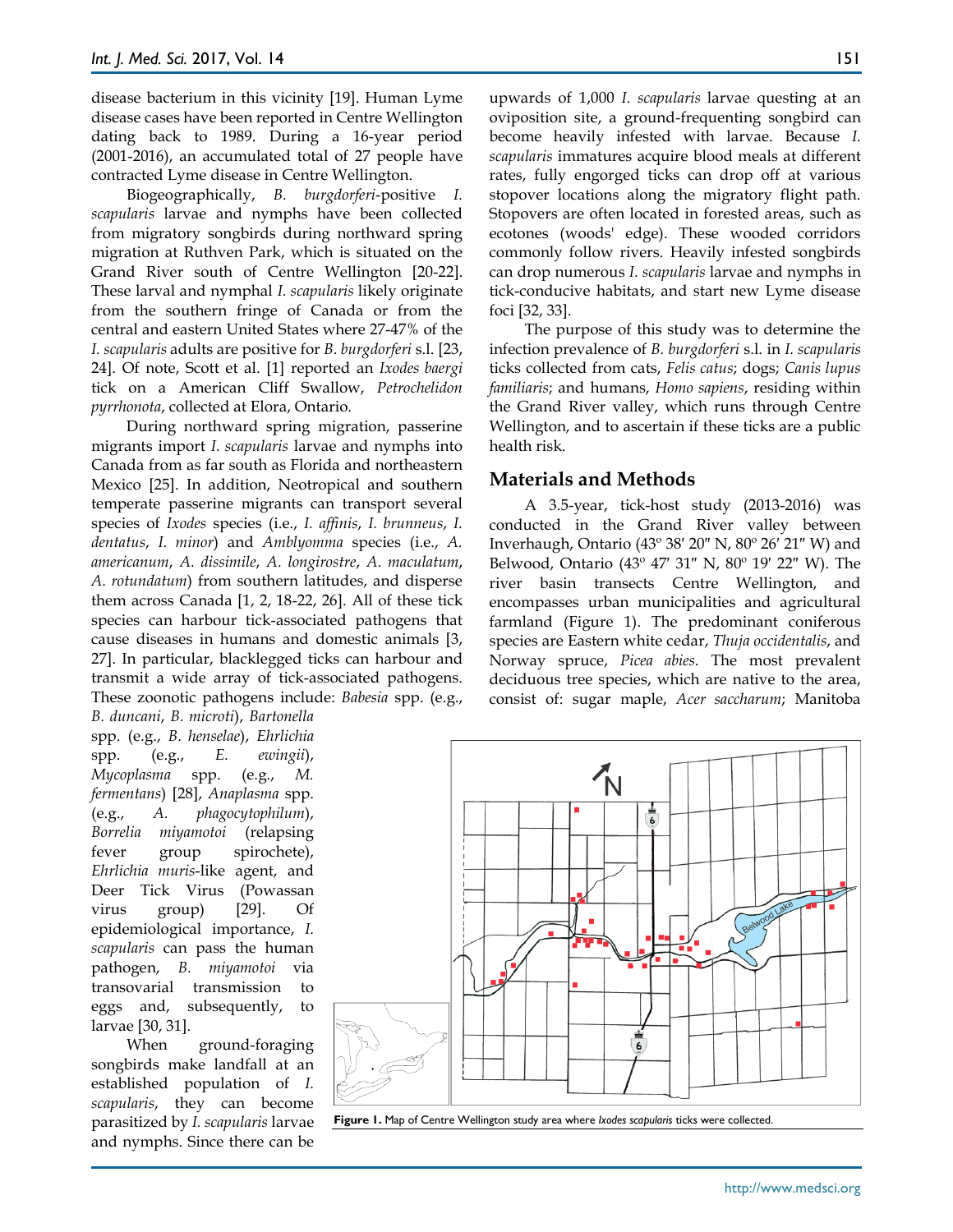maple, *Acer negundo*; black walnut, *Juglans nigra*; silver maple, *Acer saccharinum*; and bur oak, *Quercus macrocarpa*.

The Grand River valley supports a wide range of wildlife mammals that are found commonly in deciduous forests in northeastern North America. The most prevalent large mammal is the white-tailed deer, *Odocoileus virginianus*. Although they are not competent reservoirs of *B. burgdorferi* s.l., they support *I. scapularis* reproduction [34]. Mid-sized mammals include eastern gray squirrel, *Sciurus carolinesis*; red squirrel, *Tamiasciurus hudsonicus*; eastern cottontail rabbit, *Sylvilagus floridanus*; raccoon, *Procyon lotor*; and striped skunk, *Mephitis mephitis*. Small mammals include deer mice, *Peromyscus maniculatus*; meadow vole, *Microtus pennsylvanicus*; northern short-tailed shrew, *Blarina brevicauda*; eastern chipmunk, *Tamias striatus*; and house mouse, *Mus musculus*.

# **Tick collection**

Veterinarians and local residents provided ticks that were obtained from mammalian hosts that included cats, dogs, and people. As a tick guide, we prepared and distributed a colored chart showing four species of ticks, which have been identified in the area. These tick species include the blacklegged tick, groundhog tick (*Ixodes cookei*), American dog tick (*Dermacentor variabilis*), and lone star tick (*Amblyomma americanum*). Each veterinarian was given a pad of 'Tick-Host Information' sheets, and asked to complete and submit one with each tick specimen. The background information included: host, location/residency of companion animal, travel history, date collected, and collector. Animals with a history of travel were excluded from the study. Veterinarians removed ticks with fine-point, stainless steel tweezers, and placed them in round-bottom, 8.5 mL polypropylene tubes (15.7 X 75 mm) labelled with background information. A 7-mm hole was drilled in the polyethylene push caps (15.7 mm diameter) for ventilation. To prevent ticks from escaping, tulle netting was placed over the mouth of the vial before the push cap was inserted. The capped vials were then placed in self-sealing, double-zipper, plastic bags with a section of slightly moistened paper towel. Ticks were directly delivered to the tick identification laboratory (JDS) for examination and recording. Ticks were identified morphologically using taxonomic keys [35-37].

Flagging was done at one location where individual *I. scapularis* females were collected from the same dog for 2 consecutive years.

In order to check the winter hardiness of *I. scapularis*, we placed 10-20 adults in a deciduous woodlot each fall (2013, 2014, 2015), and collected them the following spring. They were placed in vented polyethylene vials, which were inserted into a vented, plastic canister (63 mm  $\times$  135 mm). This container was covered with aluminum hardware screen for mouse exclusion. The screened canister was then put in an open-ended wooden crate  $(80 \text{ mm} \times 125)$  $mm \times 150$  mm) for cervid hoof protection. A layer of deciduous leaves was placed over the overwinter box to reflect the surrounding leaf layer.

We examined bird-tick data obtained during a 6-year period (2011-2016) in southwestern Ontario; ticks were collected from songbirds in the lower Grand River valley, which is directly south of our study area.

# **Spirochete detection**

In order to undertake *B. burgdorferi* s.l. testing, we had 3 separate delivery phases: phase 1 (3 May 2013 to 31 May 2014), phase 2 (26 October 2014 to 7 May 2015), and phase 3 (7 June 2015 to 7 June 2016). In phase 1, ticks were sent by courier to a laboratory (JFA) for culturing and PCR amplification. Live ticks were cultured, and these ticks and dead ticks were later tested for *B. burgdorferi* s.l. using DNA extraction and PCR amplification of the highly-conserved, outer surface protein A (*OspA*) gene. The DNA detection methods have been previously described [38-40]. During phase 2, ticks were put in 2 mL micro tubes containing 94% ethyl alcohol, and sent by courier to a separate laboratory (KLC) for *B. burgdorferi* s.l. testing and molecular analysis. DNA extraction and PCR testing using the flagellin B (*flaB*) gene were performed as previously described [41]. For phase 3, each tick was put in a 2 mL micro tube containing 94% ethyl alcohol, and sent by courier to the PCR amplification laboratory (JEF). The laboratory procedures, including DNA extraction, PCR testing, DNA sequencing, and amplicon evaluation were conducted as previously described [42]. The flagellin (*fla*) gene was amplified.

#### **Nucleotide sequences**

DNA sequences of the *fla* gene of *B. burgdorferi*  s.s. amplicons were deposited in the GenBank database with accession numbers: KX085197 for tick 15-5A84A, KX085198 for tick 15-5A84B, KX085199 for 15-5A100, and KX085200 for tick 15-5A106.

# **Results**

# **Tick collection**

During the 3.5-year study (May 2013 to August 2016), 42 *I. scapularis* ticks were collected from 41 mammalian hosts (4 cats, 29 dogs, 8 humans) in the Grand River valley (Table 1) (Figure 1, 2). We collected four other species of ticks in the Grand River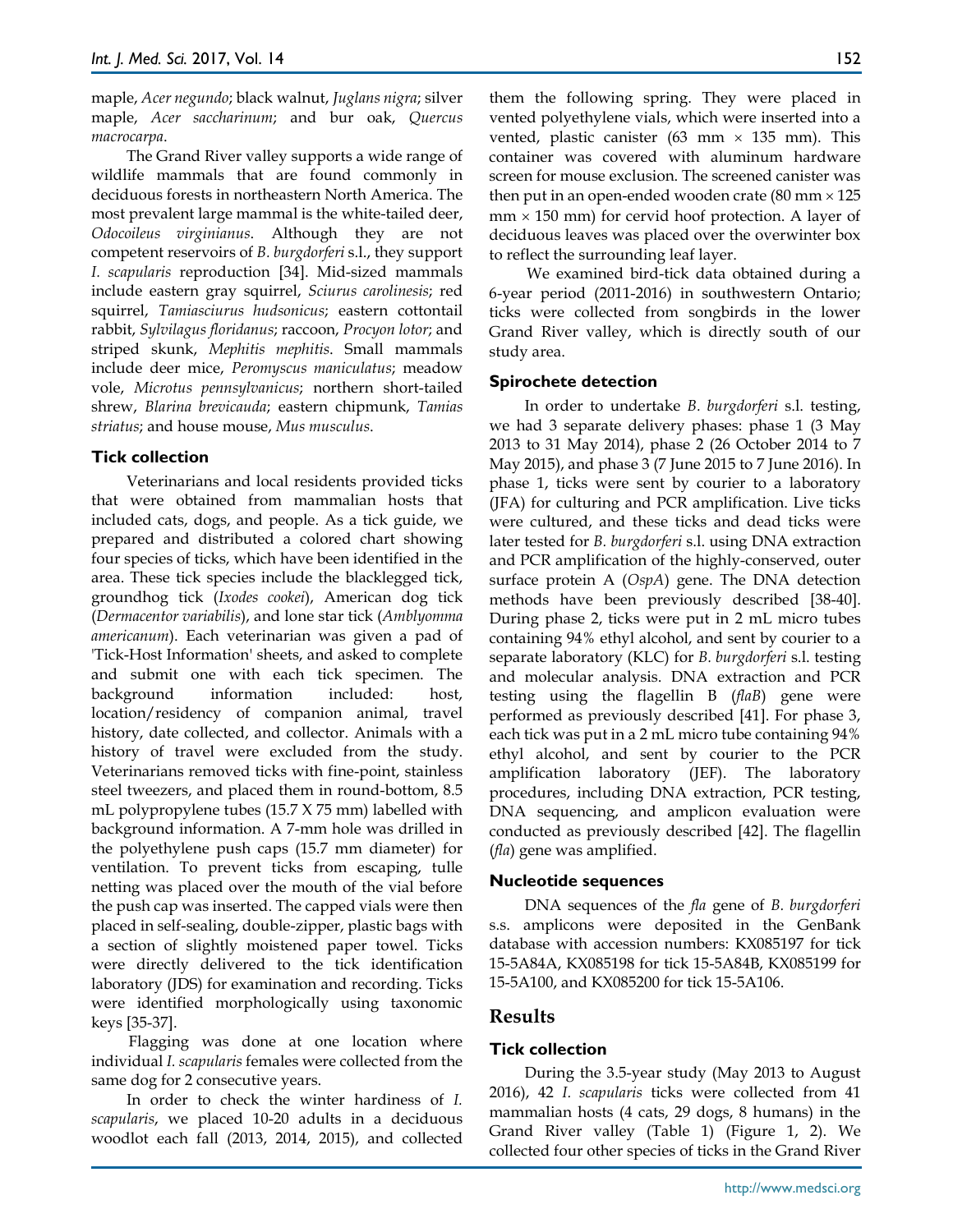corridor, namely *A. americanum*, *A. maculatum* (Gulf Coast tick), *D. variabilis*, and *I. cookei*. Of special note, a fully engorged *A. americanum* female was collected on 19 August 2013 from a dog with no history of travel. Likewise, a slightly engorged *A. maculatum* female was collected from a dog with no history of travel on 27 August 2016. These *Amblyomma* ticks were likely imported by migratory songbirds as nymphs during northward spring migration and, subsequently, molted to females during the summer.

When we conducted flagging where individual *I. scapularis* females had been collected from the same dog for 2 consecutive years, we were unable to find any more *I. scapularis* adults.

When the *I. scapularis* adults, which were placed in local wooded area to overwinter, where checked in the spring, the overwinter survival rate was 95% (range, 90-100%).

**Table 1**. Presence of *Borrelia burgdorferi* s.l. in *Ixodes scapularis* adults collected from mammalian hosts residing in the Grand River valley, 2013-2016

| Host                           | No. of<br>hosts | No. of ticks<br>collected | No. of ticks<br>PCR pos. $(\%)$ |
|--------------------------------|-----------------|---------------------------|---------------------------------|
| Cat, Felis catus               |                 | $\overline{4}$            | 1(25)                           |
| Dog, Canis lupus<br>familiaris | 29              | 30                        | 10(33)                          |
| Human, Homo sapiens            | 8               | 8                         | 4(50)                           |
| Total                          | 41              | 42                        | 15(36)                          |



**Figure 2.** *Ixodes scapularis*: A. unfed female; and B. fully engorged female, body length: 9.3 mm. Photo credits: Elizabeth J. Sears.

#### **Spirochete detection**

In total, 15 (36%) of 42 *I. scapularis* adults, were infected with *B. burgdorferi* s.l. (Table 1). Based on DNA sequencing of the flagellin (*fla*) gene of *Borrelia* amplicons from four ticks (15-5A84A, 15-5A84B, 15-5A100, 15-5A106), we determined that they belong to *B. burgdorferi* s.s., which is pathogenic to people and

certain domestic animals. Interestingly, one dog was co-infested with two *I. scapularis* females, and the DNA sequences of the *B. burgdorferi* s.l. amplicons were slightly different. This molecular phenomenon suggests that these two co-feeding ticks had fed on two different vertebrate sources, as larvae or nymphs, before the resulting *I. scapularis* females parasitized the host dog. Amplicons of *B. burgdorferi* s.l. from four *I. scapularis* adults were DNA sequenced, and characterized as *B. burgdorferi* s.s. Of 5 *I. cookei* (2 females, 3 nymphs) tested, one nymph was positive for *B. burgdorferi* s.l.; it was collected from an adult human female. Even though many of the ixodid ticks were PCR-negative for Lyme disease spirochetes, they could have been infected with a wide diversity of other tick-transmitted pathogens. Certain tick species (i.e., *A. americanum*, *A. maculatum*, *D. variabilis*) were not tested for *B. burgdorferi* s.l.

In 1993, fifteen small mammals (8 deer mice, 5 northern short-tailed shrews, 1 eastern chipmunk, 1 red squirrel) were collected in the area encompassing Fergus, Ontario; 2 northern short-tailed shrews were PCR-positive for *B. burgdorferi* s.l. As well, spirochetes were observed in organs (ear, heart, kidney, spleen, liver, bladder) of these shrews using anti-*B. burgdorferi* s.l. antibody fluorescent stain and dark-field microscopy (S. N. Banerjee, unpublished data).

During a 6-year period (2011-2016), we collected 34 *I. scapularis* immatures (32 nymphs, 2 larvae) from songbirds in the lower Grand River riverine corridor. Of these ticks, 11 (34%) of 32 *I. scapularis* nymphs were infected with *B. burgdorferi* s.l.

#### **Discussion**

We document a 36% infection prevalence of *B. burgdorferi* s.l. in *I. scapularis* adults collected from dogs, cats, and people in the upper Grand River valley. Additionally, we provide circumstantial evidence that migratory songbirds introduce *I. scapularis* nymphs during spring migration, and drop them randomly along the Grand River riverine corridor. Most importantly, these *B. burgdorferi* s.l.-infected *I. scapularis* pose a public health risk to people and domestic animals.

#### **Epidemiology of Lyme disease in Grand River valley**

Lyme disease has been present in the Grand River valley for decades. The first reported case of Lyme disease in Centre Wellington was in 1989; an infected human adult male with no history of travel was recognized. In 1993, a small mammal study was conducted in the Fergus area, and northern short-tailed shrews were PCR-positive for *B. burgdorferi* s.l. In addition, Lyme disease spirochetes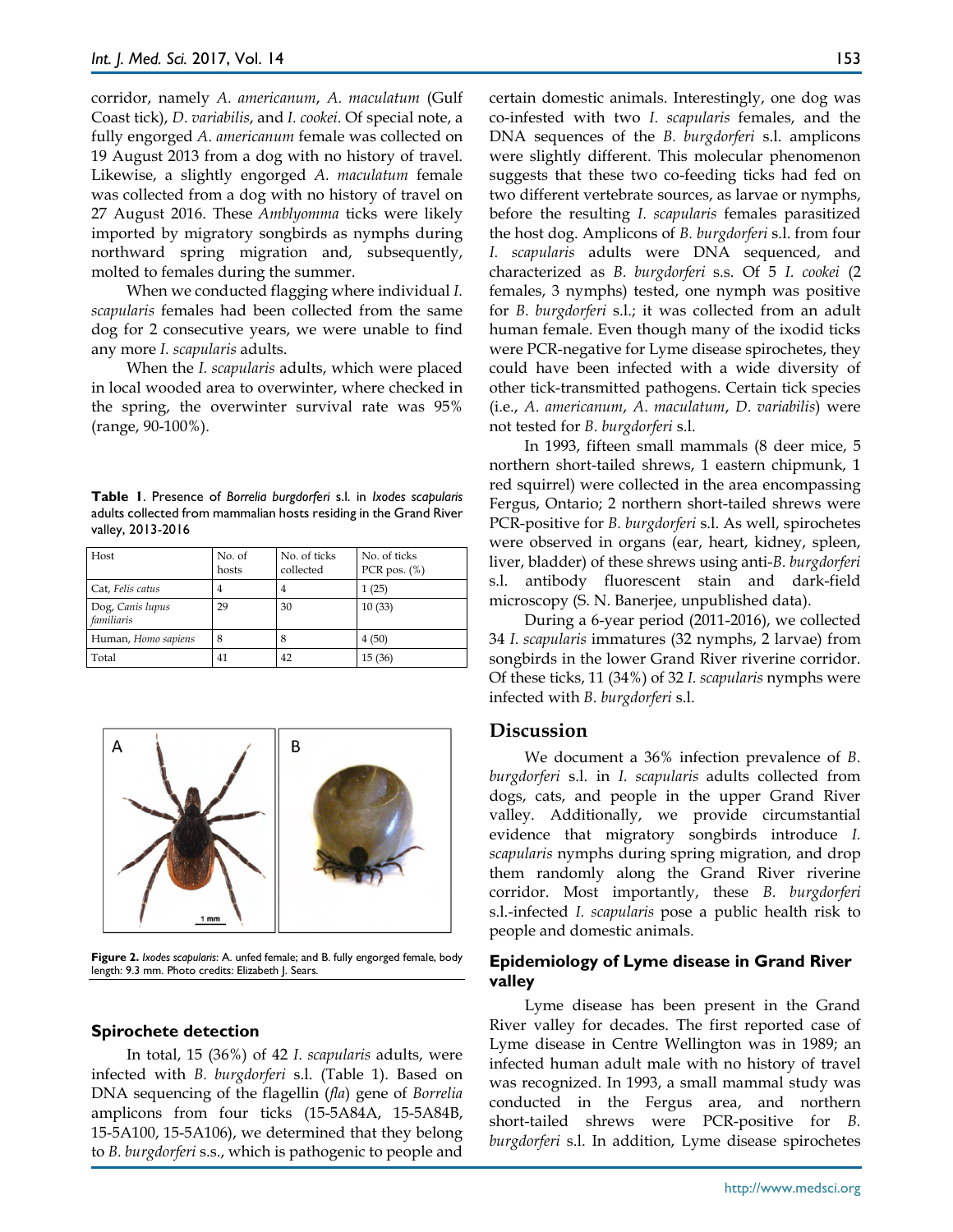were observed in tissues of these shrews using dark-field microscopy and anti-*B. burgdorferi* s.l. antibody fluorescent stain. During a 10-yr, tick-host study [19], an engorged *I. scapularis* female was collected from an untraveled dog at Elora, Ontario on 10 March 1995; this tick constitutes the first *I. scapularis* tick reported in Centre Wellington. A fully engorged *I. scapularis* female was collected from an untravelled cat, which was living near Alma on 18 December 1999. Not only was the attached *I. scapularis*  tick positive for *B. burgdorferi* s.l., the host cat was serologically positive and symptomatic for Lyme disease. Of epidemiological significance, 4 (50%) of 8 *I. scapularis* adults on humans were infected with *B. burgdorferi* s.l. These tick-host-pathogen findings clearly show that *I. scapularis* ticks have been present in the Grand River corridor for decades, and have caused Lyme disease in local residents.

#### **Prevalence of** *B. burgdorferi* **s.l. in** *I. scapularis*

Our findings reveal a 36% infection prevalence for *B. burgdorferi* s.l. in *I. scapularis* adults collected in the Grand River valley. This infection prevalence is within the range reported in other studies in the upper Midwest and the northeastern United States, which range from 27-47% [20, 21]. Similarly, Scott et al. [43] reported a *B. burgdorferi* s.l. infection prevalence of 41% in *I. scapularis* adults collected recently in the Hamilton-Wentworth, Ontario region. Unlike *B. miyamotoi*, transovarial transmission of *B. burgdorferi* s.l. from *I. scapularis* females to larvae does not occur [31]. Therefore, any *I. scapularis* larvae, which are infected with *B. burgdorferi* s.l., must have acquired infection from spirochetemic mammals in Centre Wellington or from reservoir-competent, migratory songbirds.

#### **Absence of** *I. scapularis* **nymphs**

During the study period, *I. scapularis* nymphs were not submitted or collected. These findings are consistent with a 10-yr, tick-host study (1993-2002) conducted with veterinary clinics across Ontario [19]. On the other hand, *I. cookei* nymphs were collected from domestic animals and people. This phenomenon suggests that *I. cookei* is established locally, whereas *I. scapularis* is not. The absence of *I. scapularis* nymphs on domestic animals and people in this locality suggests that this tick is introduced annually by passerine migrants. Bird parasitism by *I. scapularis* immatures is present in the Grand River riverine corridor [22-24]. A bird bander, who is located at a more southerly location along the Grand River, has collected *I. scapularis* immatures during northward spring migration. When these I*. scapularis* nymphs are released at more northerly locations in Canada, the *B.* 

*burgdorferi* s.l. infection prevalence stays the same in adults. Notably, this infection prevalence (34%) has been reflected in Centre Wellington in *I. scapularis* adults.

## **Tick dispersal by birds**

Songbirds play a significant role in the wide dispersal of bird-feeding ticks during northward spring migration. As passerine migrants fly north to seasonal breeding grounds, they are parasitized by Lyme disease vector ticks when they make landfall and, a few days later, these replete ticks drop to the ground at more northerly stopover sites. Notably, bird-fed *I. scapularis* nymphs molt in 5-9 wk, and typically develop to adults from late June to early August. When recently moulted *I. scapularis* adults become sclerotized and their reproductive organs are fully developed, they typically start questing in Ontario for hosts in October. If they fail to parasitize a host, they overwinter during frigid temperatures under an insulating blanket of snow [44], and start host-seeking in the spring once the snow has disappeared. Since *I. scapularis* ticks have antifreeze-like compounds (glycoproteins) in their bodies [45], they are able to withstand subzero temperatures. In the present study, the overwinter survival of *I. scapularis* adults was 95%. Therefore, people must be vigilant that *I. scapularis* ticks are actively engaged in host-seeking activities in Ontario when the snow disappears in the spring until sustained snowfall in the late fall.

The prevalence of *B. burgdorferi* s.l. (36%) in *I. scapularis* adults from mammalian hosts in our study is consistent with the prevalence of Lyme disease spirochetes in *I. scapularis* nymphs (35%) collected from songbirds in central and eastern Canada [22]. This phenomenon provides circumstantial evidence that migratory songbirds are the source of *I. scapularis*  ticks in the Grand River riverine corridor. Furthermore, Morshed et al. [19] found that all of the *I. scapularis* ticks collected from animals during a 10-year, tick-host study conducted across Ontario were adults, which implies wide dispersal of ticks by songbirds.

In the present study, an *A. americanum* female was collected from an untravelled dog in mid-summer. Since *A. americanum* ticks are not indigenous to Canada, it is most likely that a southern temperate or Neotropical songbird transported this *A. americanum* specimen, as a nymph, to the Grand River area during northward spring migration [1]. Subsequently, after the nymph dropped into the cool, moist leaf litter, and molted to a female in 6-10 wk, it parasitized the dog in August. In addition, the collection of a Gulf Coast tick on an untravelled dog in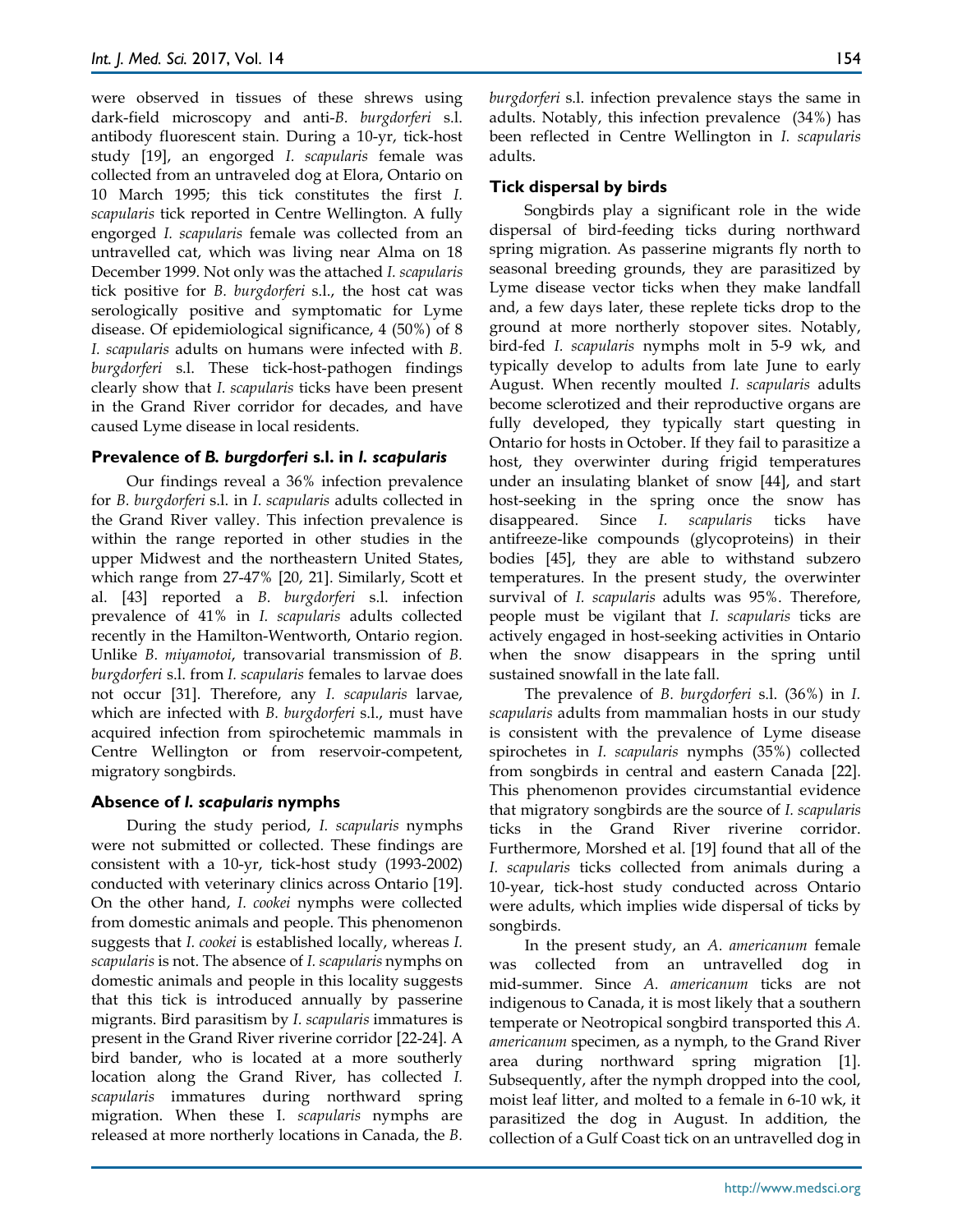late August reveals that passerine migrants are also implicated in the importation of this tick into Canada. Since *A. maculatum* is not indigenous to Canada, this tick, in all likelihood, was transported to the area by a southern temperate or Neotropical songbird during spring migration and, during the summer, molted to a female. Biogeographically, *A. maculatum* immatures have been collected in Canada from migratory songbirds during northward spring migration [1, 18, 26, 35]. The collection of an *A. maculatum* female in the Grand River area provides further evidence that migratory songbirds are transporting bird-feeding ticks into southern Canada. Notably, *Amblyomma* species can harbour a wide array of tick-borne pathogens that can be transmitted to domestic animals and people [3].

Migratory songbirds can transport bird-derived ticks hundreds of kilometres into Canada during annual spring migration from as far south as the southern United States, the Caribbean, and Central and South America [1, 2, 18-22, 26, 46-48]. Not only do long-distance migrants provide an influx of *I. scapularis* immatures, they contribute to the establishment of Lyme disease foci [33, 49]. Since passerine migrants widely disperse Lyme disease vector ticks, people do not have to visit an endemic area to contract Lyme disease.

# **Diversity of** *B. burgdorferi* **s.l.**

In the present study, two *I. scapularis* females were collected from a single, untraveled dog on the same day. Surprisingly, these females harbored slightly different strains of *B. burgdorferi* s.l. The genetic difference of *B. burgdorferi* s.l. in these two ticks, was a single nucleotide substitution. Even though these two ticks were co-feeding on the same dog, the genetic variation suggests that these ticks originated from different geographic sources. It is noteworthy that one *I. scapularis* immature could have parasitized a songbird at one stopover, whereas another passerine migrant was parasitized at another stopover. Alternatively, a songbird could have become co-infected with two different strains of *B. burgdorferi* s.l., and transmitted them to co-feeding nymphal *I. scapularis* [50]. Since passerine migrants make landfall at different Lyme disease foci along the migratory flight path, they can introduce a wide diversity of ticks and Lyme disease spirochetes into the Grand River corridor. Richter et al. [51] reveal that the American Robin, *Turdus migratorius*, is a reservoir-competent host of *B. burgdorferi* s.l. Furthermore, *B. burgdorferi* s.l. has been isolated from the blood and skin of passerines [52-55]. Moreover, *B. burgdorferi* s.l. has been detected in songbird-derived *I. scapularis* larvae, which indicates that many

passerines are reservoirs of Lyme disease spirochetes [21, 22, 53, 56]. Migratory songbirds are known to transport *I. scapularis* immatures with more than one tick-borne pathogen. For example, a nymphal *I. scapularis* was collected from a Veery, *Catharus fuscescens*, co-infected with *B. burgdorferi* s.l., *Babesia microti* (human babesiosis), and *Anaplasma phagocytophilum* (human anaplasmosis) [57]. In Michigan, Hamer et al. [58] reported *Borrelia andersonii* and, likewise, *B. miyamotoi* in *I. dentatus*, and *I. scapularis* collected from passerine birds. Additionally, *B. andersonii* has been detected in patients in the southeastern United States [15]. Not only do songbirds act as reservoirs of *B. burgdorferi* s.l., they are disseminators of borreliae and other tick-borne pathogens.

# **Clinical and Zoonotic Implications**

Our study reveals that *I. scapularis* ticks collected in the Grand River valley harbour *B. burgdorferi* s.s., which is pathogenic to humans. This microorganism causes Lyme disease, a multisystem spirochetosis. As this zoonotic disease progresses, patients commonly experience fatigue, joint pain, neurologic symptoms, and cognitive dysfunction. When a *B. burgdorferi* s.l.-infected *I. scapularis* tick takes a blood meal, it can transmit spirochetes and, if co-infected, it can transmit one or more of at least 8 tick-transmitted, pathogenic microorganisms. During *I. scapularis* attachment, *B. burgdorferi* s.l. can be transmitted in less than 24 hours, especially if the tick salivary glands are infected [59]. During the initial phase of cutaneous infection following a tick bite, patients may have an erythema migrans rash that may be bull's-eye shaped or atypical; however, less than 42% of patients have these rashes [60, 61]. Therefore, when someone is bitten by an *I. scapularis* tick, that individual should seek medical attention and prophylactic antimicrobial treatment.

In humans, *B. burgdorferi* s.l. has diverse forms (i.e., spirochetes, blebs, granules, round bodies, atypical forms). Spirochetes shape-shift into round bodies and hide in gelatinous shields called biofilms allowing this highly adaptable microbe to become a stealth pathogen. In addition, spirochetes will attach to, invade, and kill human B and T lymphocytes [62]. As spirochetes spread in the body, a multitude of clinical manifestations can unfold, including fatigue, headaches, low-grade fever, stiff neck/back, disturbed sleep, memory loss and cognitive dysfunction. Migratory joint aches and nerve inflammation with numbness and tingling are typical symptoms. This illness can affect several body systems: cardiac, endocrine, gastrointestinal, musculoskeletal, neurological, ontological, and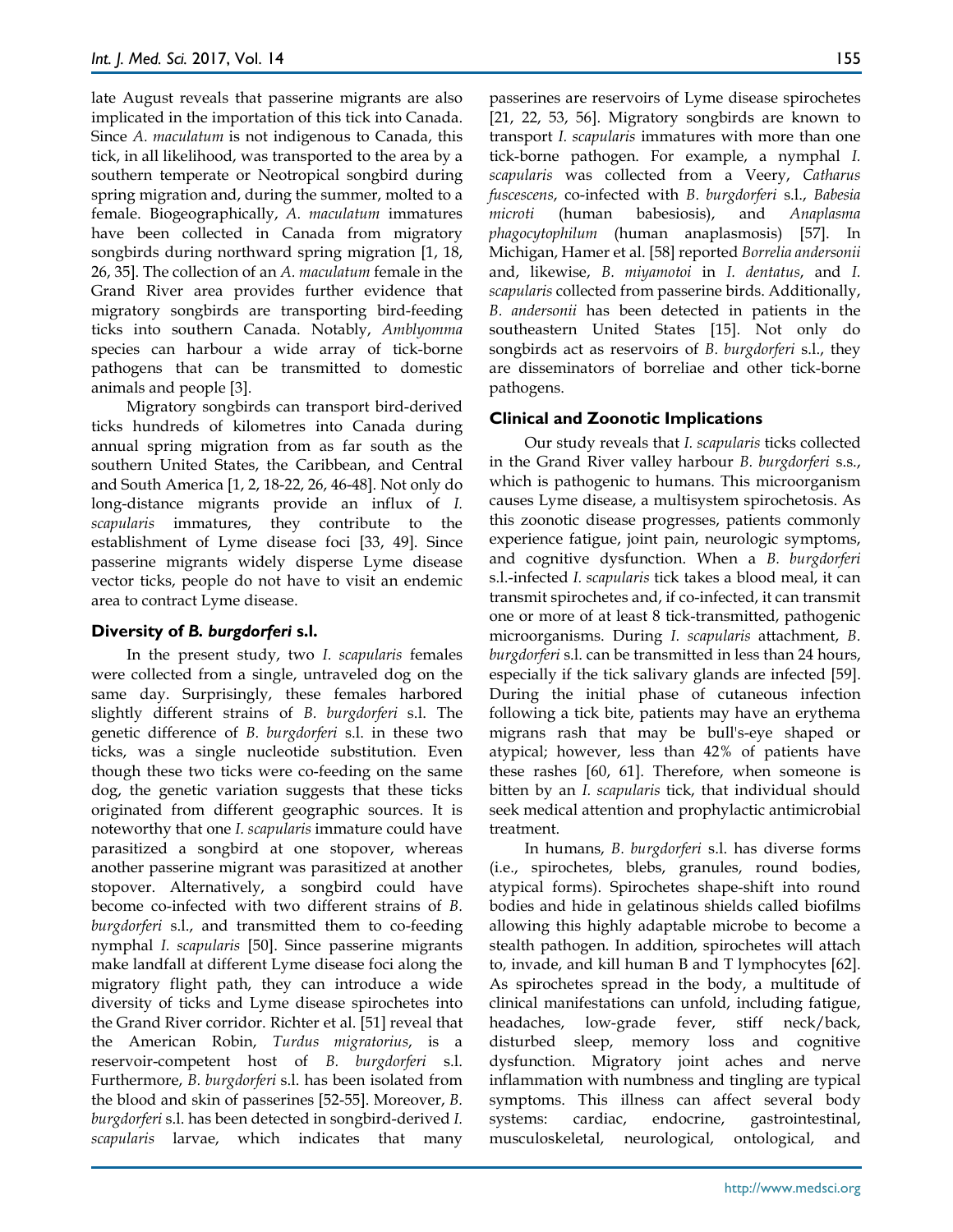ophthalmological [63]. Neurological deficits are common in both children and adults. As spirochetes attack nerves and ligamentous tissue, they produce neurotoxins that cause an inflammatory response in the surrounding tissue [64, 65]. As the spirochetemia progresses in the central nervous system, demyelination may occur with cytokine dysregulation and profound fatigue [65, 66].

Left untreated or inadequately treated, *B. burgdorferi* s.l. will hide in deep tissues, such as bone [67], brain [68-70], eye [71], muscle [72], collagenous tissues (ligaments, tendons) [73, 74], glial and neuronal cells [75, 76], and fibroblast/scar tissue [77]. Lack of response to treatment can be due to persistent infection caused by spirochete sequestration in tissues or biofilm formation. In some cases, this persistent infection is fatal [68, 78]. Since *B. burgdorferi* can be persistent, Lyme disease spirochetes have been detected in and cultured from tissues and body fluids after conventional, short-term antibiotic treatment in animals and humans [79-84]. Since spirochetes lodge in human testicles, semen, and vaginal secretions, *B. burgdorferi* s.l. may be sexually transmitted [85, 86]. Lyme disease can destroy people's lives, and *B. burgdorferi* s.l. infection should be considered among the differential diagnoses for patients who have signs and symptoms suggestive of tick-borne illness.

In conclusion, our findings underpin the fact that multiple species of ticks are present in the Grand River valley, and 36% of the *I. scapularis* adults are infected with *B. burgdorferi* s.l. The close similarity of the *B. burgdorferi* s.l. infection prevalence of *I. scapularis* adults on mammalians hosts, including people, and the infection prevalence of *I. scapularis*  nymphs in eastern and central Canada indicates that migratory songbirds are introducing *B. burgdorferi*  s.l.-infected ticks into Centre Wellington annually. Health-care providers need to be aware that *I. scapularis* ticks infected with pathogenic *B. burgdorferi* s.s. are present in the Grand River valley, and present a public health risk.

#### **Acknowledgments**

We thank local veterinarians who collected ticks from companion animals. We are grateful to Elizabeth A. Alves, Kenny Lou, Jodi Manord and Morgan Smith for technical assistance. We are indebted to John Ward for computer graphics and to Elizabeth J. Sears for the tick photographs and associated computer graphics. This research was supported in part by Lyme Ontario.

# **Competing Interests**

The authors confirm that they have no conflicts of interest that could bias any aspect of the present paper. They have no financial interests in, relationships with, or have received no funding from any clinical laboratories or test kit companies or reagent manufactures mentioned in the paper.

#### **References**

- 1. Scott JD, Fernando K, Banerjee SN, et al. Birds disperse ixodid (Acari: Ixodidae) and *Borrelia burgdorferi*-infected ticks in Canada. J Med Entomol. 2001; 38: 493-500. doi:10.1603/0022-2585-38.4.493
- 2. Morshed MG, Scott JD, Fernando K, et al. Migratory songbirds disperse ticks across Canada, and first isolation of the Lyme disease spirochete, *Borrelia burgdorferi*, from the avian tick, *Ixodes auritulus*. J Parasitol. 2005; 91: 780-790. doi:10.1645/GE-3437.1
- 3. Nicholson WL, Sonenshine DE, Lane RS & Uilenberg G. Ticks (Ixodoidea). In: Mullen GR & Durden LA, eds. Medical and Veterinary Entomology, 2nd edition. Amsterdam: Elsevier, Inc. 2009: 493-542.
- 4. Burgdorfer W, Barbour AG, Hayes SF, et al. Lyme disease―a tick-borne spirochetosis? Science. 1982; 216: 1317-1319. doi:10.1126/science.7043737
- 5. Baranton G, Postic D, Saint Girons I, et al. Delineation of *Borrelia burgdorferi* sensu stricto, *Borrelia garinii* sp. nov. and group VS461 associated with Lyme borreliosis. Int J Syst Bacteriol. 1992; 42: 378-383. doi: 10.1099/00207713-42-3-378
- 6. Marconi RT, Liveris D, Schwartz I. Identification of novel insertion elements, restriction fragment length polymorphism patterns, and discontinuous 23S rRNA in Lyme disease spirochetes: phylogenetic analysis of rRNA genes and their intergenic spacers in *Borrelia japonica*  sp. nov. and genomic group (*Borrelia andersonii* sp. nov.) isolates. J Clin Microbiol. 1995; 33: 2427-2434. http://www.researchgate.net/ publication/15705144\_4
- 7. Postic D, Ras NM, Lane RS, et al. Expanded diversity among Californian *Borrelia* isolates and description of *Borrelia bissettii* sp. nov. (formerly *Borrelia* group DN127). J Clin Microbiol. 1998: 36: 3497-3504. http://www.ncbi.nlm.nih.gov/pmc/articles/PMC105228/
- 8. Smith RP, Muzaffar SB, Lavers J, et al. *Borrelia garinii* in seabird ticks (*Ixodes uriae*), Atlantic coast, North America. Emerg Infect Dis. 2006: 12: 1909-1912. doi:10.3201/eid1212.060448
- 9. Rudenko N, Golovchenko M, Grubhoffer L, et al. *Borrelia carolinensis* sp. nov., a new (14th) member of the *Borrelia burgdorferi* sensu lato complex from southeastern region of the United States. J Clin Microbiol. 2009; 47: 134-141. doi: 10.1099/ijs.0.021436-0
- 10. Rudenko N, Golovchenko M, Lin T, Gao L, et al. Delineation of a new species of the *Borrelia burgdorferi* sensu lato complex, *Borrelia americana* sp. nov. J Clin Microbiol. 2009; 47: 3875-3880. doi: 10.1128/JCM.01050-098
- 11. Margos G, Hojgaard A, Lane RS, et al. Multilocus sequence analysis of *Borrelia bissettii* strains from North America reveals a new *Borrelia* species, *Borrelia kurtenbachii*. Ticks Tick-borne Dis. 2010: 1: 151-158. doi: 10.1016/j.ttbdis.2010.09.002
- 12. Pritt BS, Mead PS, Hoang Johnson DK, et al. Identification of a novel pathogenic *Borrelia* species causing Lyme borreliosis with unusually high spirochaetaemia: a descriptive study. Lancet Infect Dis. 2016: 16: 556-564. http://dx.doi.org/10.1016/S1473-3099(15)00464-8. Corrections: Lancet Infect Dis. 2016; 16. http://dx.doi.org/10.1016/ S1473-3099(16)30065-2
- 13. Scott JD. *Borrelia mayonii*: prying open Pandora's box of spirochetes. Lancet Infect Dis. 2016; 16: 637. http://dx.doi.org/10.1016/ S1473-3099(16)30053-6
- 14. Girard YA, Fedorova N, Lane RS. Genetic diversity of *Borrelia burgdorferi* and detection of *B. bissettii*-like DNA in serum of north-coastal residents. J Clin Microbiol. 2011; 49: 945-954. doi: 10.1128/JCM.01689.10
- 15. Clark KL, Leydet B, Hartman S. Lyme borreliosis in human patients in Florida and Georgia, USA. Int J Med Sci. 2013; 10: 915-931. doi:10.7150/ijms.6273
- 16. Rudenko N, Golovchenko M, Vancová M, et al. Isolation of live *Borrelia burgdorferi* sensus lato spirochetes from patients with undefined disorders and symptoms not typical for Lyme borreliosis. Clin Microbiol Infect. 2016; 22: 267.e9-267.e15. doi:10.1016/j.cmi.2015.11.009
- 17. Golovchenko M, Vancová M, Clark KL, et al. A divergent spirochete strain isolated from a resident of the southeastern United States was identified by multilocus sequence typing as *Borrelia bissettii*. Parasit Vectors. 2016; 9: 68. doi: 10.1186/S13071-016-1353-4
- 18. Scott JD. Birds widely disperse pathogen-infected ticks. In: Mahala G, ed. Seabirds and Songbirds: habitat preferences conservation and migratory behavior. Birds–evolution, behavior and ecology. New York: Nova Science Publishers, Inc.; 2015: 1-22.
- 19. Morshed MG, Scott JD, Fernando K, et al. Distribution and characterization of *Borrelia burgdorferi* isolates from *Ixodes scapularis* and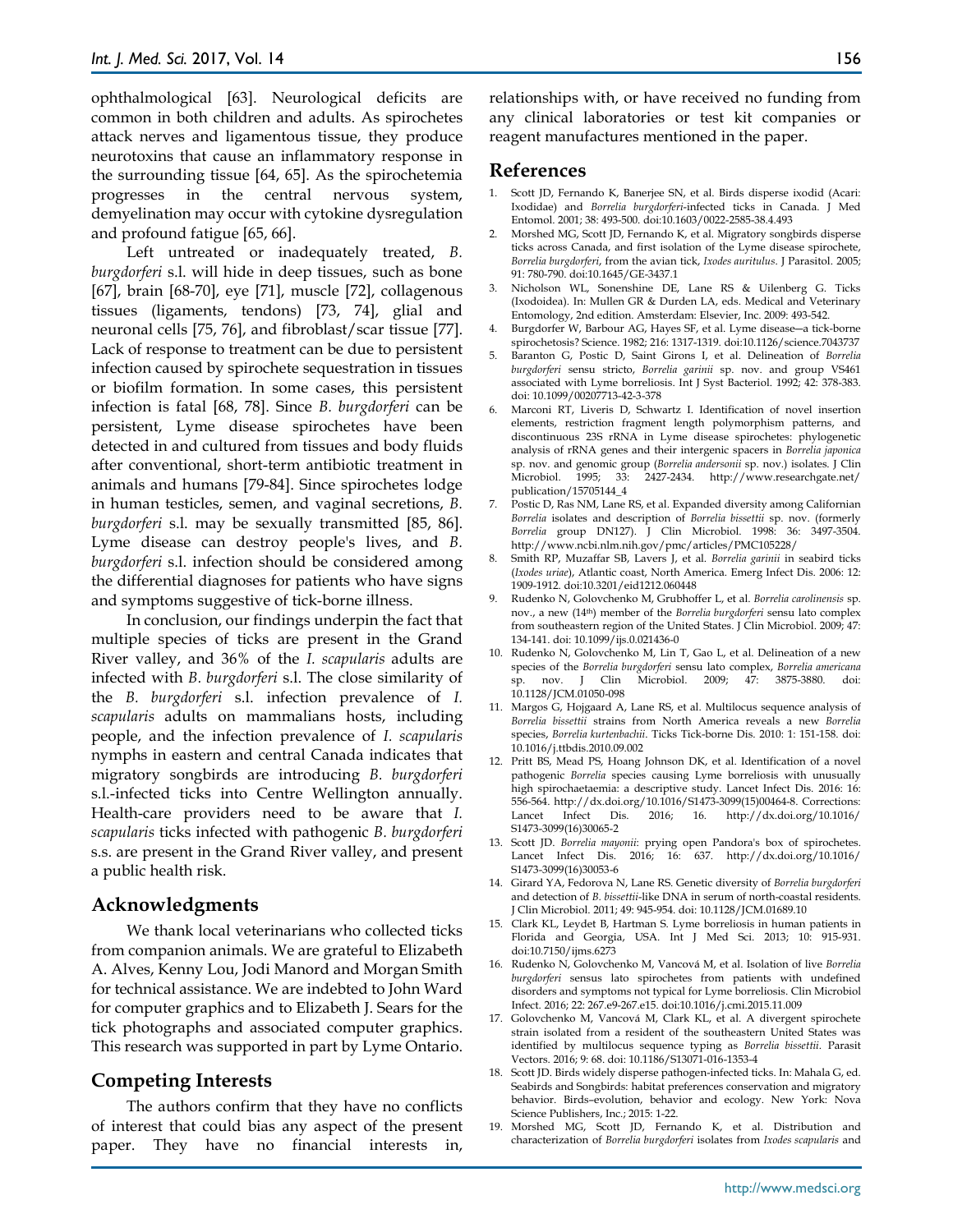presence in mammalian hosts in Ontario, Canada. J Med Entomol. 2006; 43: 762-773. http://dx.doi.org/jmedent/43.4.762

- 20. Scott JD, Lee MK, Fernando K, et al. Detection of Lyme disease spirochete, *Borrelia burgdorferi* sensu lato, including three novel genotypes in ticks (Acari: Ixodidae) collected from songbirds (Passeriformes) across Canada. J Vect Ecol. 2010; 35: 124-139. doi:10.1111/j.1948.7134.2010.00068.x
- 21. Scott JD, Anderson JF, Durden LA. Widespread dispersal of *Borrelia burgdorferi*-infected ticks collected from songbirds across Canada. J Parasitol. 2012; 98: 49-59. doi: 10.1645/GE-2874.1
- 22. Scott JD, Durden LA. New records of the Lyme disease bacterium in ticks collected from songbirds in central and eastern Canada. Int J<br>Acarol. 2015; 41: 241-249. http://dx.doi.org/10.1080/ http://dx.doi.org/10.1080/ 01647954.2015.1038301
- 23. Turtinen LW, Kruger AN, Hacker MM. Prevalence of *Borrelia burgdorferi* in adult female ticks (*Ixodes scapularis*), Wisconsin 2010-2013. J Vect Ecol. 2015; 40: 195-197. doi: 10.1111/jvec.12152
- 24. Hutchinson ML, Strohecker MD, Simmons TW, et al. Prevalence rates of *Borrelia burgdorferi* (Spirochaetales: Spirochaetaceae), *Anaplasma phagocytophilum* (Rickettsiales: Anaplasmataceae), and *Babesia microti* (Piroplasmida: Babesiidae) in host-seeking *Ixodes scapularis* (Acari: Ixodidae) from Pennsylvania. J Med Entomol. 2015; 52: 693-698. http://dx.doi.org/10.1093/jme/tjvo37
- 25. Durden LA, Keirans JE. Nymphs of the genus *Ixodes* (Acari: Ixodidae) of the United States: taxonomy, identification key, distribution, hosts, and medical/veterinary importance. Monographs, Thomas Say Publications in Entomology. 1996. Entomological Society of America, Lanham, Maryland, U.S.A.
- 26. Ogden NH, Lindsay RL, Hanincová K, et al. Role of migratory birds in introduction and range expansion of *I. scapularis* ticks and of *Borrelia burgdorferi* and *Anaplasma phagocytophilum* in Canada. Appl Environ Microbiol. 2008; 74: 1780-1790. doi:10.1128/AEM.01982-07. Erratum: Appl Environ Microbiol. 2008; 74: 3919. http://dx.doi.org/10.1128/AEM.00857-08
- 27. Guglielmone AA, Estrada-Peña A, Keirans JE, et al. Ticks (Acari: Ixodida) of the Neotropial Zoogeographic Region. Consortium on Ticks and Tick-borne Diseases - 2. Atalanta, Houten, The Netherlands; 2003.
- 28. Eskow E, Adelson ME, Rao R-V, Mordechai E. Evidence for disseminated *Mycoplasma fermentans* in New Jersey residents with antecedent tick attachment and subsequent musculoskeletal symptoms. J Clin Rheumatol. 2003; 9: 77-87. doi: 10.1097/01.RHU. 0000062510.04724.07
- 29. Anderson JF, Armstrong PM. Prevalence and genetic characterization of Powassan virus infecting *Ixodes scapularis* in Connecticut. Am J Trop Med Hyg. 2012; 87: 754-759. doi: 10.4269/ajtmh.2012.12-0294
- 30. Platonov AE, Karan LS, Kolyasnikova NM, et al. Humans infected with relapsing fever spirochete *Borrelia miyamotoi*, Russia. Emerg Infect Dis. 2011; 17: 1816-1823. http://dx.doi.org/10.3201/eid1710.101474
- 31. Rollend L, Fish D, Childs JE. Transovarial transmission of *Borrelia* spirochetes by *Ixodes scapularis*: a summary of the literature and recent observations. Tick Tick Borne Dis. 2013; 4: 46-51. 10.1016/j.ttbdis.2012.06.008
- 32. Anderson JF. Mammalian and avian reservoirs for *Borrelia burgdorferi*. Ann N Y Acad Sci. 1988; 539: 180-191. doi:10.1111/j.1749-6632. 1988.tb31852.x
- 33. Scott JD, Scott CM, Anderson JF. The establishment of a blacklegged tick population by migratory songbirds in Ontario, Canada. J Vet Sci Med. 2014; 2: 5. http://dx.doi.org/10.13188/2325-4645.1000005
- 34. Watson TG, Anderson RC. *Ixodes scapularis* Say on white-tailed deer (*Odocoileus virginianus*) from Long Point, Ontario. J Wildl Dis. 1976; 12: 66-71. http://dx.doi.org/10.7589/0090-3558-12.1.66
- 35. Keirans JE, Durden LA. Illustrated key to nymphs of the tick genus *Amblyomma* (Acari: Ixodidae) found in the United States. J Med Entomol. 1998; 35: 489-495. doi:10.1093/jmedent/35.4.489
- 36. Keirans JE, Clifford CM. The genus *Ixodes* in the United States: a scanning electron microscope study and key to the adults. J Med Entomol. 1978 (Suppl 2: 149. doi:10.1093/jmedent/15.suppl2.1
- 37. Keirans JE, Hutcheson HJ, Durden LA, et al. *Ixodes* (*Ixodes*) *scapularis*  (Acari: Ixodidae): Redescription of all active stages, distribution, hosts, geographical variation, and medical and veterinary importance. J Med Entomol. 1996; 33: 297-318. http://www.ncbi.nlm.nih.gov/ pubmed/8667375
- 38. Persing DH, Telford III SR, Spielman A, et al. Detection of *Borrelia burgdorferi* infection in *Ixodes dammini* ticks with the polymerase chain reaction. J Clin Microbiol. 1990; 28: 566-572. reaction. J Clin Microbiol. 1990; 28: 566-572. http://www.ncbi.nlm.nih.gov/pubmed/1969867
- 39. Persing DH, Telford SR, Rys PN, et al. Detection of *Borrelia burgdorferi*  DNA in museum specimens of *Ixodes dammini* ticks. Science. 1990; 249: 1420-1423. doi:10.1126/science2402635
- 40. Scott JD, Anderson JF, Durden LA. First detection of Lyme disease spirochete *Borrelia burgdorferi* in ticks collected from a raptor in Canada. J Vet Sci Med Diagn. 2013; 2: 4. http://dx.doi.org/10.4172/ 2325-9590.1000123
- 41. Scott JD, Anderson JF, Durden LA, et al. Ticks parasitizing gallinaceous birds in Canada and first record of *Borrelia burgdorferi*-infected *Ixodes pacificus* (Acari: Ixodidae) from California Quail. Syst Appl Acarol. 2016; 21: 1-12. http://doi.org/10.11158/saa.21.1.1
- 42. Scott JD, Foley JE. Detection of *Borrelia americana* in the avian coastal tick, *Ixodes auritulus* (Acari: Ixodidae), collected from a bird captured in Canada. Open J An Sci. 2016; 6: 207-216. http://dx.doi.org/10.4236/ ojas.2016.63027
- 43. Scott JD, Anderson JF, Durden LA, et al. Prevalence of the Lyme disease spirochete, *Borrelia burgdorferi*, in blacklegged ticks, *Ixodes scapularis* at Hamilton-Wentworth, Ontario. Int J Med Sci. 2016; 13: 316-324. doi: 10.7150/ijms.14552
- 44. Vandyk JK. Survival of *Ixodes scapularis* (Acari: Ixodidae) exposed to cold. J Med Entomol. 1986; 33: 6-10. http://dx.doi.org/10.1093/ jmedent/33.1.6
- 45. Heisig M, Abraham NM, Liu L, et al. Antivirulence properties of an antifreeze protein. Cell Reports. 2014; 9: 1-8. antifreeze protein. Cell Reports. 2014; 9: 1-8. http://dx.doi.org/10.1016/j.celrep.2014.09.034
- 46. Scott JD, Durden LA. Songbird-transported tick *Ixodes minor* (Ixodida: Ixodidae) discovered in Canada. Can Entomol. 2015; 147: 46-50. doi:10.40339/tce.2014.34
- 47. Scott JD, Durden LA. First record of *Amblyomma rotundatum* tick (Acari: Ixodidae) parasitizing a bird collected in Canada. Syst Appl Acarol. 2015; 20: 155-161. http://dx.doi.org/10.11158/saa.20.2.1
- 48. Scott JD, Durden LA. *Amblyomma dissimile* Koch (Acari: Ixodidae) parasitizes bird captured in Canada. Syst Appl Acarol. 2015; 20: 854-860. http://dx.doi.org/10.11158/saa.20.8.2
- 49. Anderson JF, Magnarelli LA, Stafford III KC. Bird-feeding ticks transstadially transmit *Borrelia burgdorferi* that infect Syrian hamsters. J Wildl Dis. 1990; 26: 1-10. doi:10.7589/0090-3558-26.1.1
- 50. Hamer SA, Hickling GJ, Sidge JL, et al. Diverse *Borrelia burgdorferi* strains in a bird-tick crytic cycle. Appl Environ Microbiol. 2011; 77: 1999-2007. doi:10.1128/AEM.02479-10
- 51. Richter D, Spielman A, Komar N, et al. Competence of American robins as reservoir hosts for Lyme disease spirochetes. Emerg Inf Dis. 2000; 6: 133-138. doi: 10.3201/eid0602.000205
- 52. Anderson JF, Magnarelli LA. Avian and mammalian hosts for spirochete-infected ticks and insects in a Lyme disease focus in Connecticut. Yale J Biol Med. 1984; 57: 627-641. http://www.ncbi.nlm.nih.gov/pubmed/6516460
- 53. Anderson JF, Johnson RC, Magnarelli LA, et al. Involvement of birds in the epidemiology of the Lyme disease agent *Borrelia burgdorferi*. Infect<br>Immun. 1986: 51: 394-396. http://www.ncbi.nlm.nih.gov/ Immun. 1986; 51: 394-396. http://www.ncbi.nlm.nih.gov/ pubmed/8370728
- 54. McLean RG, Ubico AR, Hughes CA, et al. Isolation and characterization of *Borrelia burgdorferi* from blood of a bird captured in the Saint Croix Valley. J Clin Microbiol. 1993; 31: 2038-2043.
- 55. Durden LA, Oliver JH, Jr, Kinsey AA. Ticks (Acari: Ixodidae) and spirochetes (Spirochaetaceae: Spirochaetales) recovered from birds on a Georgia Barrier island. J Med Entomol. 2001; 38: 231-236. doi: 10.1603/0022-2585-38.2.231
- 56. Hamer SA, Goldberg TL, Kitron UD, et al. Wild birds and urban ecology of ticks and tick-borne pathogens, Chicago, Illinois, USA, 2005-2010. Infect Dis. 2012: 18: 1589-1595. http://dx.doi.org/10.3201/eid1810.120511
- 57. Hersh MH, Ostfeld RS, McHenry DJ, et al. Co-infection of blacklegged ticks with *Babesia microti* and *Borrelia burgdorferi* is higher than expected and acquired from small mammal hosts. PLoS One. 2014; 9: e99348. doi:10.1371/journal.pone.0099348
- 58. Hamer SA, Hickling GJ, Keith R, et al. Associations of passerine birds, rabbits, and ticks with *Borrelia miyamotoi* and *Borrelia andersonii* in Michigan, U.S.A. Parasit Vectors. 2012; 5: 231. doi: 10.1186/1756-3305-5-231
- 59. Cook MJ. Lyme borreliosis: a review of data on transmission time after tick attachment. Int J Gen Med. 2015; 8: 1-8. doi:10.21447/IJGM.S73791
- 60. Forrester JD, Meiman J, Mullins J, et al. Update on Lyme carditis, groups at high risk, and frequency of associated sudden cardiac death—United States. MMWR. 2014; 63 (43): 982-983.
- 61. Johnson L, Wilcox S, Mankoff J, et al. Severity of chronic Lyme compared to other chronic conditions: a quality of life survey. PeerJ. 2014: 2: e322. https://peerj.com/articles/322
- 62. Dorward DW, Fischer ER, Brooks DM. Invasion and cytopathic killing of human lymphocytes by spirochetes causing Lyme disease. Clin Infect Dis. 1997; 25 Suppl 1: 52-58. http://www.scottsbt.com/ maureen/momisc/lyme/pdfs/killing\_lymphocytes.pdf